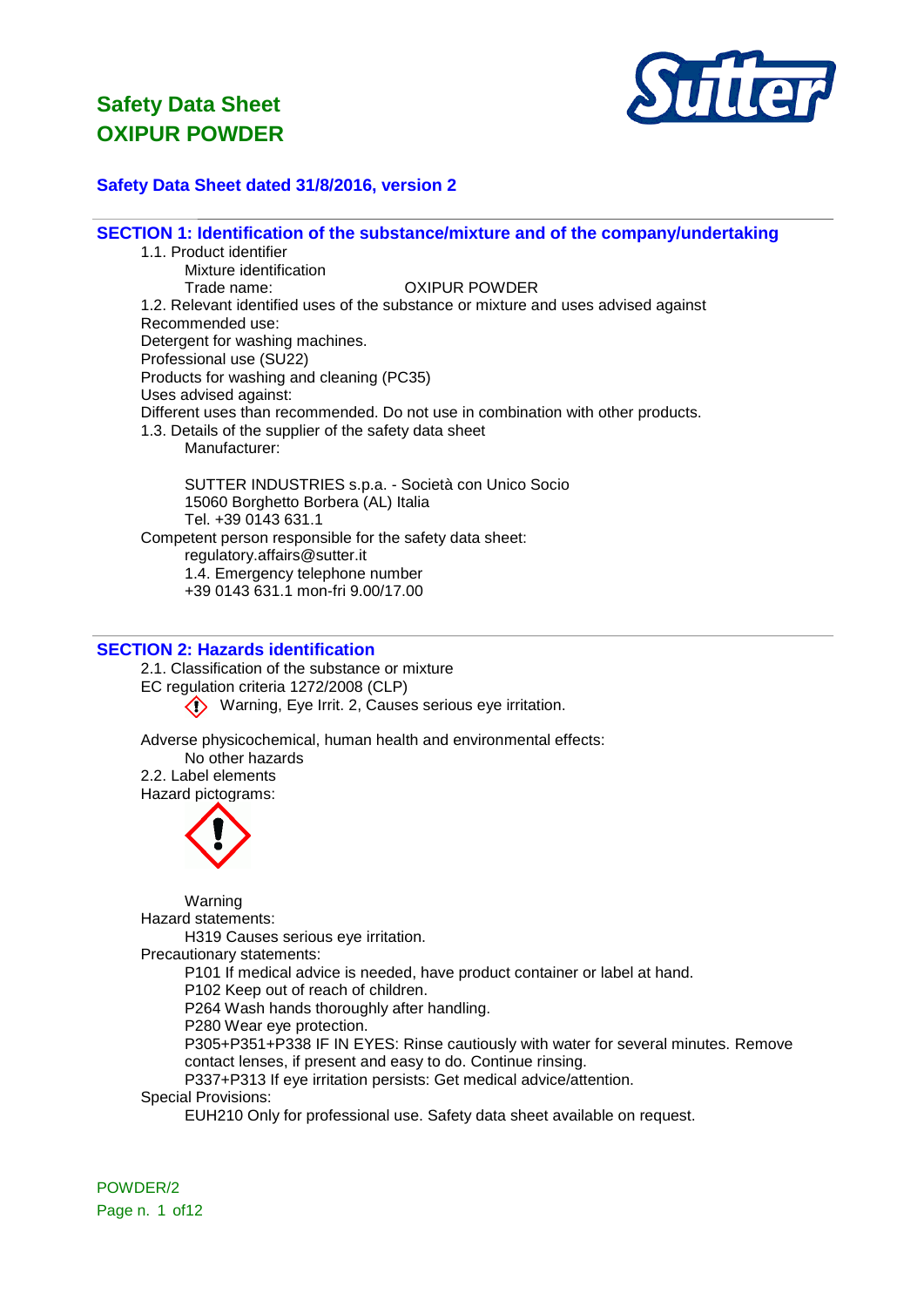

Product contents: oxygen-based bleaching agents 5 - 15 % anionic surfactants, non-ionic surfactants < 5 % The product also contains: Allergens: Preservatives: Special provisions according to Annex XVII of REACH and subsequent amendments: None 2.3. Other hazards vPvB Substances: None - PBT Substances: None Other Hazards: No other hazards

### **SECTION 3: Composition/information on ingredients**

3.1. Substances

- Not Applicable, the product is a mixture.
- 3.2. Mixtures

Hazardous components within the meaning of the CLP regulation and related classification: >= 15% - < 20% SODIUM CARBONATE

REACH No.: 01-2119485498-19, Index number: 011-005-00-2, CAS: 497-19-8, EC: 207-838-8 3.3/2 Eye Irrit. 2 H319

>= 7% - < 10% SODIUM PERCARBONATE

CAS: 15630-89-4 **3.1/4/Oral Acute Tox. 4 H302** 

3.3/1 Eye Dam. 1 H318

#### >= 3% - < 5% SODIUM SILICATE

REACH No.: 01-2119448725-31, CAS: 1344-09-8, EC: 215-687-4 3.2/2 Skin Irrit. 2 H315

- $\iff$  3.3/1 Eye Dam. 1 H318
- $\oslash$  3.8/3 STOT SE 3 H335
- >= 3% < 5% BENZENESULFONIC ACID, C10-13-ALKYL DERIVATIVES,SODIUM SALTS REACH No.: 01-2119489428-22, CAS: 68411-30-3, EC: 270-115-0
	- **3.1/4/Oral Acute Tox. 4 H302**
	- 3.2/2 Skin Irrit. 2 H315
	- 3.3/1 Eye Dam. 1 H318
- >= 1% < 3% ALCOHOLS, C12-13-BRANCHED AND LINEAR, ETHOXYLATED (> 5-10 EO) CAS: 160901-19-9, EC: 931-954-4 3.1/4/Oral Acute Tox. 4 H302

POWDER/2 Page n. 2 of12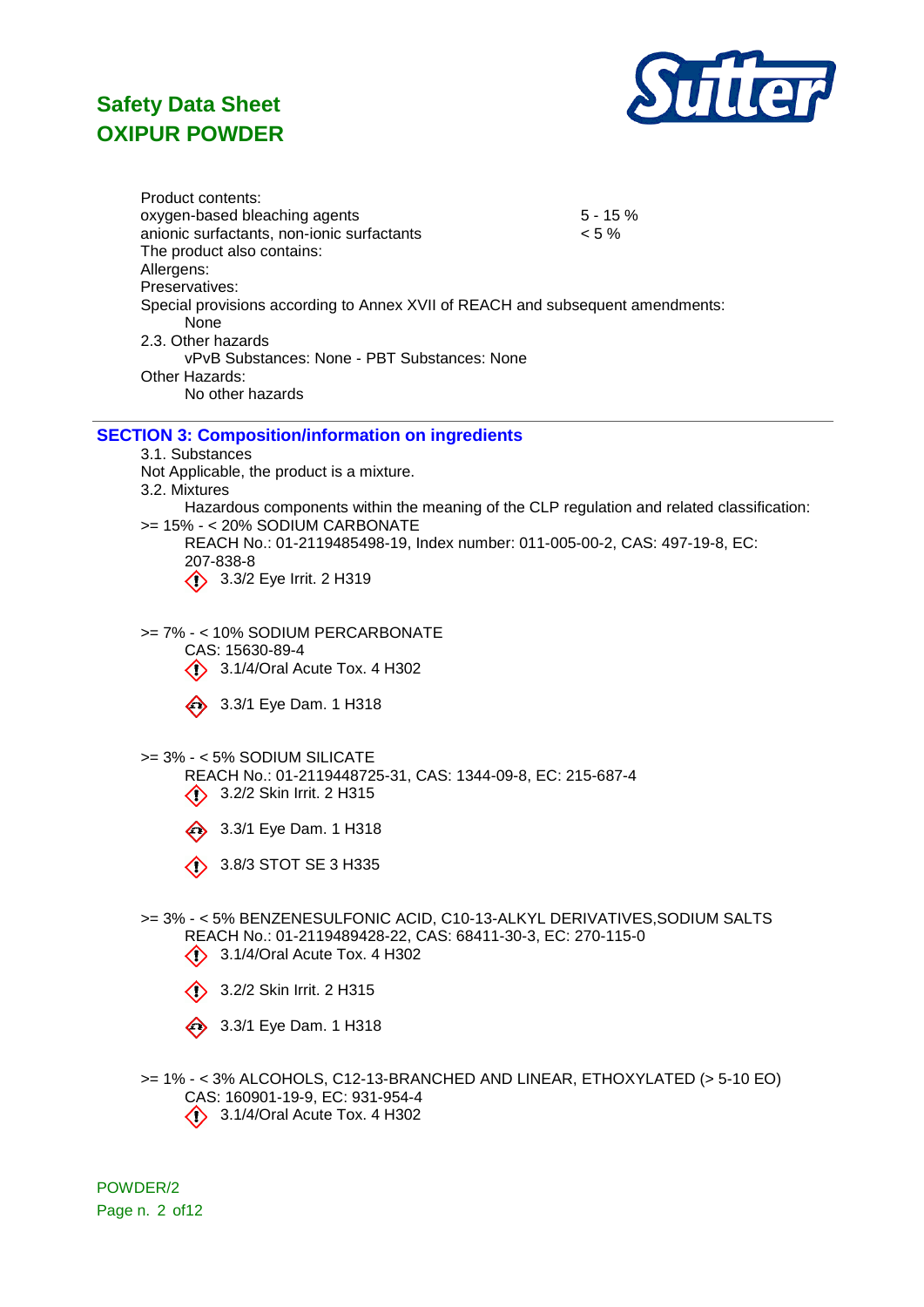

$$
\leftrightarrow
$$
 3.3

3.3/1 Eye Dam. 1 H318

### **SECTION 4: First aid measures**

### 4.1. Description of first aid measures

In case of skin contact:

Immediately take off all contaminated clothing.

Areas of the body that have - or are only even suspected of having - come into contact with the product must be rinsed immediately with plenty of running water and possibly with soap. Wash thoroughly the body (shower or bath).

Remove contaminated clothing immediately and dispose off safely.

After contact with skin, wash immediately with soap and plenty of water.

In case of eyes contact:

After contact with the eyes, rinse with water with the eyelids open for a sufficient length of time, then consult an opthalmologist immediately.

Protect uninjured eye.

In case of Ingestion:

Do not under any circumstances induce vomiting. OBTAIN A MEDICAL EXAMINATION IMMEDIATELY.

#### In case of Inhalation:

Remove casualty to fresh air and keep warm and at rest.

- 4.2. Most important symptoms and effects, both acute and delayed
	- Acute effects:

Skin and eye irritation for contact

Irritation interior system if swallowed.

Until revison date of this document, are unknown chronic effects from the mixture contact with skin, eyes, inhalation, ingestion.

4.3. Indication of any immediate medical attention and special treatment needed

In case of accident or unwellness, seek medical advice immediately (show directions for use or safety data sheet if possible).

Treatment:

Until the revision date of this document, no adverse effects and symptoms to exposure of the product are known, including chemical reactivity and instability.

## **SECTION 5: Firefighting measures**

5.1. Extinguishing media

Suitable extinguishing media:

Water.

Carbon dioxide (CO2).

Extinguishing media which must not be used for safety reasons:

None in particular.

5.2. Special hazards arising from the substance or mixture

The product does not contain ingredients classified as explosive according to Regulation 1272/2008/EC (CLP).

Do not inhale explosion and combustion gases.

Burning produces heavy smoke.

5.3. Advice for firefighters

Use suitable breathing apparatus .

Collect contaminated fire extinguishing water separately. This must not be discharged into drains.

Move undamaged containers from immediate hazard area if it can be done safely.

POWDER/2 Page n. 3 of12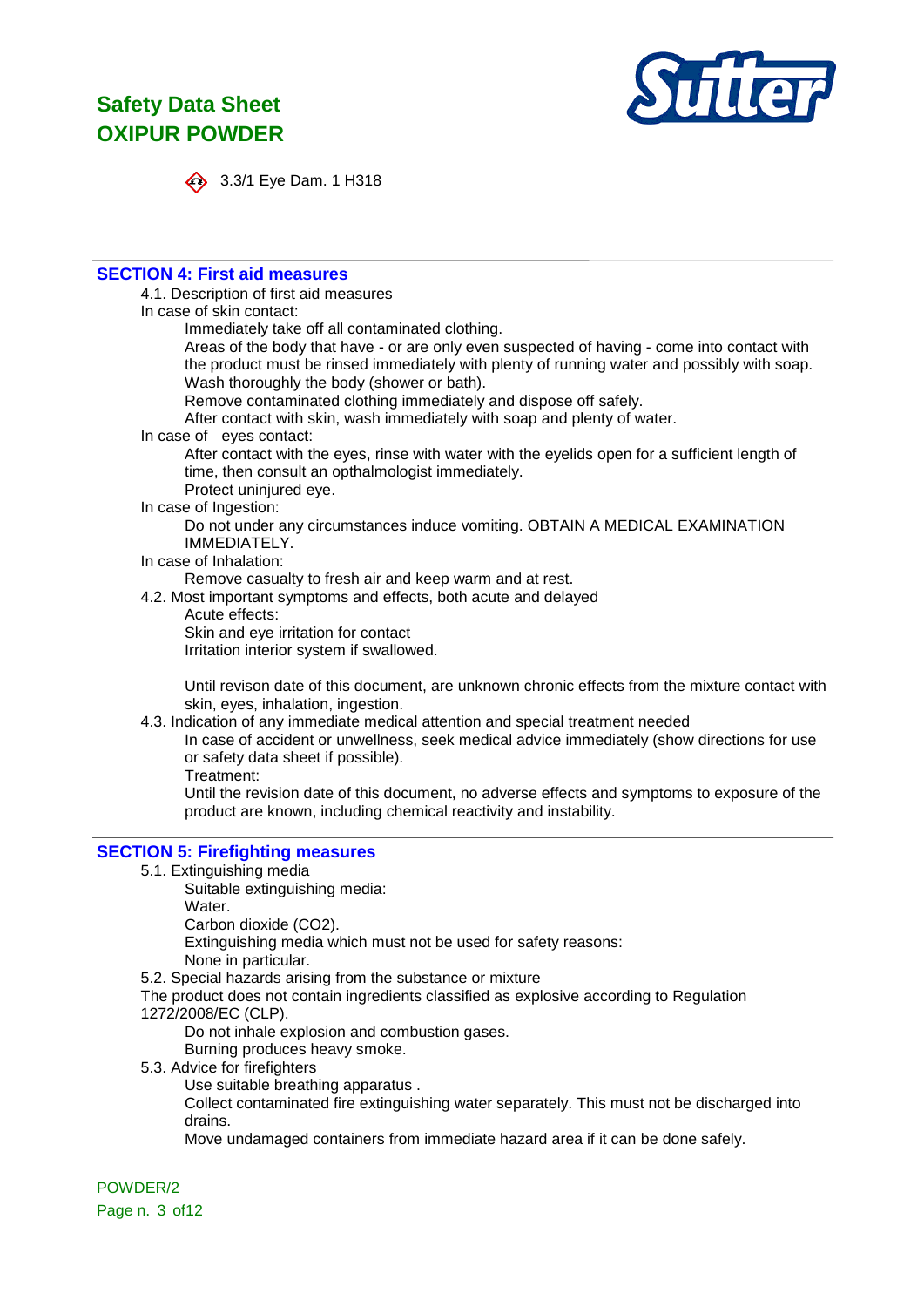

The mixture does not contain ingredients classified as explosive according to EC Regulation 1272/2008 (CLP).

### **SECTION 6: Accidental release measures**

6.1. Personal precautions, protective equipment and emergency procedures Wear personal protection equipment. Remove all sources of ignition. Remove persons to safety. See protective measures under point 7 and 8. 6.2. Environmental precautions Do not allow to enter into soil/subsoil. Do not allow to enter into surface water or drains. Retain contaminated washing water and dispose it.

In case of gas escape or of entry into waterways, soil or drains, inform the responsible authorities.

Suitable material for taking up: absorbing material, organic, sand

- 6.3. Methods and material for containment and cleaning up
	- Wash with plenty of water. To converge the product in containment tanks.
- 6.4. Reference to other sections See also section 8 and 13

### **SECTION 7: Handling and storage**

- 7.1. Precautions for safe handling
- Avoid contact with skin and eyes, inhalation of vapours and mists. Don't use empty container before they have been cleaned. Before making transfer operations, assure that there aren't any incompatible material residuals in the containers. Contamined clothing should be changed before entering eating areas. Do not eat or drink while working. See also section 8 for recommended protective equipment. 7.2. Conditions for safe storage, including any incompatibilities Store away from sunlight. Store in a cool and well ventilated place. Do not store in open or unlabeled containers.

Keep away from food, drink and feed.

Incompatible materials:

See section 10.

Instructions as regards storage premises:

- Adequately ventilated premises.
- 7.3. Specific end use(s)

None in particular, see paragraph 1.2

### **SECTION 8: Exposure controls/personal protection**

8.1. Control parameters

Until the revision date of this document, no experimental data are available for the mixture. Below, listed occupational exposure limits, if available, for the components listed in paragraph 3.2.

# SODIUM CARBONATE - CAS: 497-19-8

ACGIH - LTE: 10 mg/m3

DNEL Exposure Limit Values

Until the revision date of this document, no experimental data are available for the mixture. Below, listed the DNEL exposure limits, if available, for the components listed in paragraph 3.2.

SODIUM CARBONATE - CAS: 497-19-8

Worker Industry: 10 mg/m3 - Exposure: Human Inhalation - Frequency: Long Term, local effects

POWDER/2 Page n. 4 of 12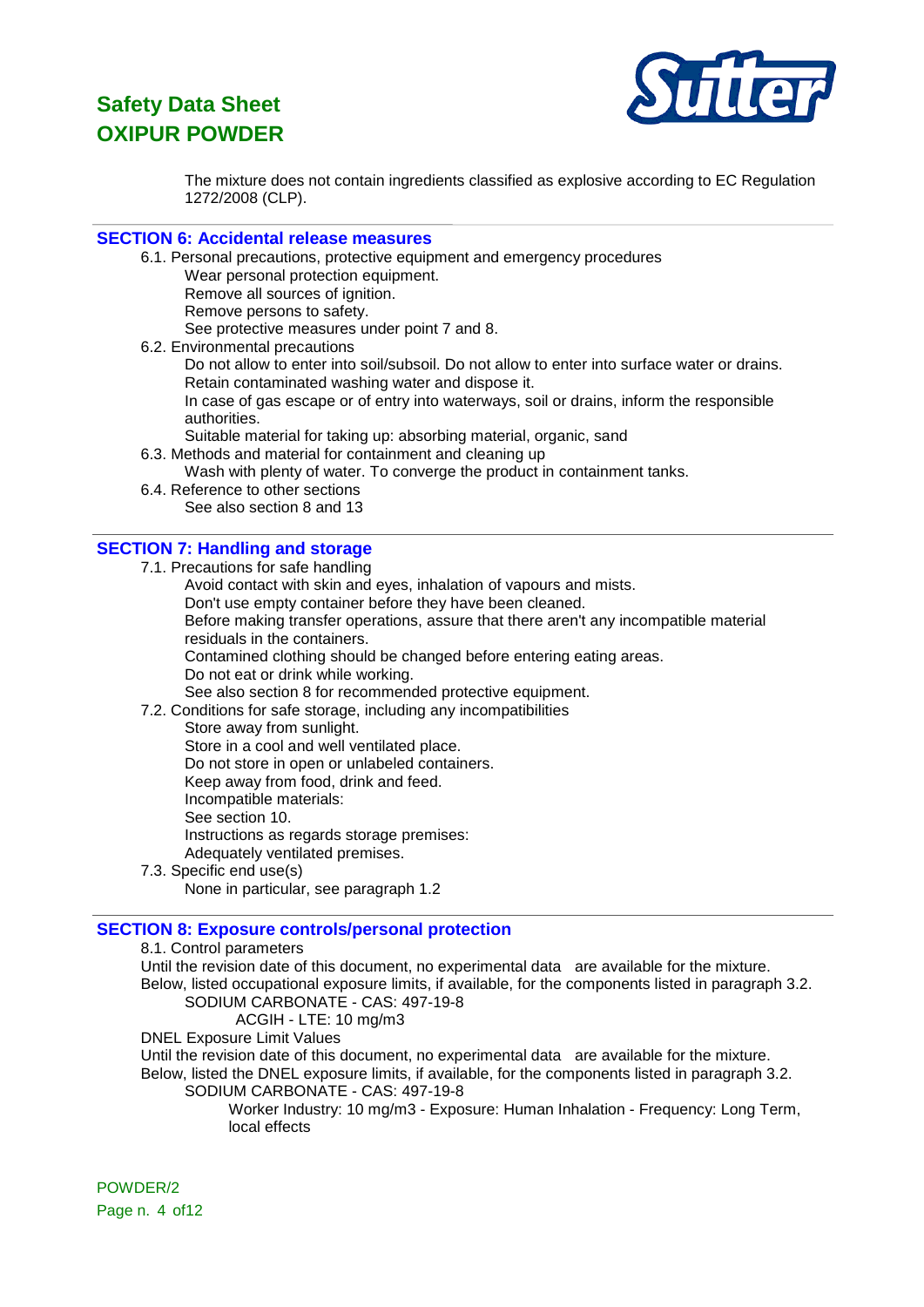

Consumer: 10 mg/m3 - Exposure: Human Inhalation - Frequency: Short Term, local effects

SODIUM SILICATE - CAS: 1344-09-8

Worker Professional: 1.59 mg/kg - Consumer: 0.8 mg/kg - Exposure: Human Dermal - Frequency: Long Term, local effects

Worker Professional: 5.61 mg/m3 - Consumer: 1.38 mg/m3 - Exposure: Human Inhalation - Frequency: Long Term, local effects

Consumer: 0.8 mg/kg - Exposure: Human Oral - Frequency: Long Term, local effects BENZENESULFONIC ACID, C10-13-ALKYL DERIVATIVES,SODIUM SALTS - CAS: 68411-30-3

Worker Professional: 170 mg/kg - Consumer: 85 mg/kg - Exposure: Human Dermal - Frequency: Long Term, systemic effects

Worker Professional: 12 mg/m3 - Consumer: 3 mg/m3 - Exposure: Human Inhalation - Frequency: Long Term, systemic effects

Consumer: 0.85 mg/kg - Exposure: Human Oral - Frequency: Long Term, systemic effects

Worker Professional: 12 mg/m3 - Consumer: 3 mg/m3 - Exposure: Human Inhalation - Frequency: Long Term, local effects

PNEC Exposure Limit Values

Until the revision date of this document, no experimental data are available for the mixture. Below, listed the PNEC exposure limits, if available, for the components listed in paragraph 3.2.

SODIUM SILICATE - CAS: 1344-09-8

Target: Fresh Water - Value: 7.5 mg/l

Target: Marine water - Value: 1 mg/l

Target: Microorganisms in sewage treatments - Value: 348 mg/l

BENZENESULFONIC ACID, C10-13-ALKYL DERIVATIVES,SODIUM SALTS - CAS: 68411-30-3

Target: Marine water - Value: 0.0268 mg/l

Target: Fresh Water - Value: 0.268 mg/l

Target: Marine water sediments - Value: 8.1 mg/kg

Target: Freshwater sediments - Value: 8.1 mg/kg

Target: Microorganisms in sewage treatments - Value: 3.43 mg/l

8.2. Exposure controls

Eye protection:

Use close fitting safety goggles, don't use eye lens.(EN 166)

Protection for skin:

Use clothing that provides comprehensive protection to the skin, e.g. cotton, rubber, PVC or viton (EN 14605 in case of splashes or EN 13982 in case of dust)

Protection for hands:

Use protective gloves that provides comprehensive protection, e.g. P.V.C., neoprene or rubber. (EN 388 - EN 374 protection factor 6, corresponding to a breakthrough time >480 minutes).

Due to great diversity of types, observe the operating instructions of the manufacturer with respect to substances listed in paragraph 3.2.

Respiratory protection:

Not needed for normal use.

Thermal Hazards:

The product is not flammable or explosive - see paragraph 2.1. The product contains no explosive components.

Until the revision date of this document, no adverse effects and symptoms to exposure of the product are known, including chemical reactivity and instability.

Environmental exposure controls:

The product is not dangerous for the environment - see section 2.1.

POWDER/2 Page n. 5 of12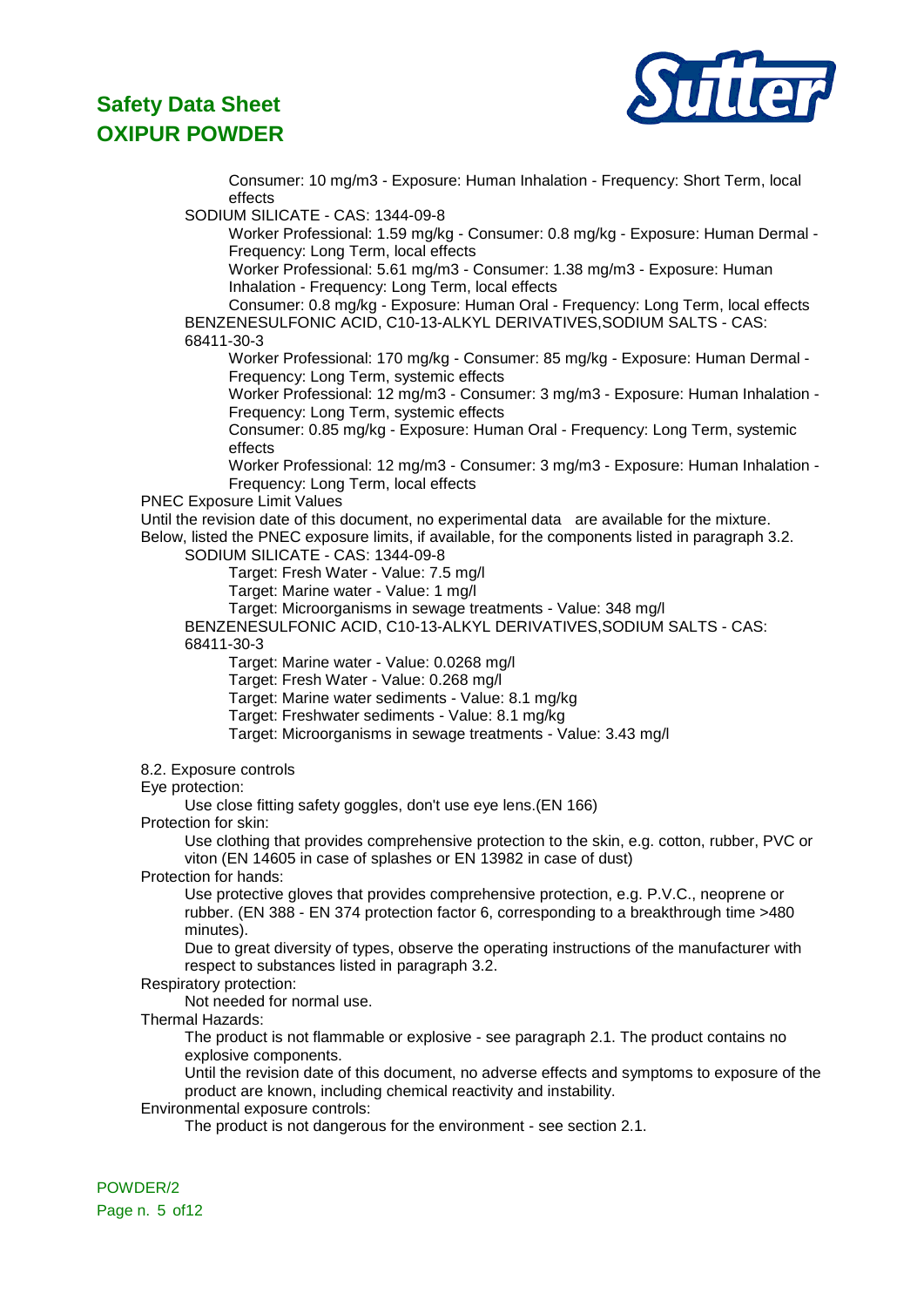

Until the revision date of this document, no adverse effects and symptoms to exposure of the product are known, including chemical reactivity and instability.

Appropriate engineering controls:

No further technical checks suitable for your product under normal conditions.

See also section 1.2, section 7 and Exposure Scenario - Annex I of this document.

# **SECTION 9: Physical and chemical properties**

9.1. Information on basic physical and chemical properties

| <b>Properties</b>               | Value               | <b>Method:</b>           | Notes:                          |
|---------------------------------|---------------------|--------------------------|---------------------------------|
| Appearance and colour:          | Granular            | Visual                   |                                 |
|                                 | powder, white       |                          |                                 |
| Odour:                          | Floral              | Olfactory                | L.                              |
| Odour threshold:                | Evident             | Olfactory                | $\overline{a}$                  |
| pH:                             | $(5\%)$ 10,5 +/-    | Instrumental             | $\overline{a}$                  |
|                                 | 0,4                 | control                  |                                 |
| Melting point / freezing        | <b>Not Relevant</b> | $\sim$                   | Parameter not relevant for the  |
| point:                          |                     |                          | type of product                 |
| Initial boiling point and       | <b>Not Relevant</b> | $\overline{a}$           | Parameter not relevant for the  |
| boiling range:                  |                     |                          | type of product                 |
| Flash point:                    | >65 °C              | $\sim$                   | Estimated value on chemical /   |
|                                 |                     |                          | physical properties of          |
|                                 |                     |                          | components                      |
| Evaporation rate:               | Not Relevant        | $\ddot{\phantom{a}}$     | Parameter not relevant for the  |
|                                 |                     |                          | type of product                 |
| Solid/gas flammability:         | Not Relevant        | $\overline{\phantom{a}}$ | Parameter not relevant for the  |
|                                 |                     |                          | type of product                 |
| <b>Upper/lower flammability</b> | Not Relevant        | $\overline{\phantom{a}}$ | Parameter not relevant for the  |
| or explosive limits:            |                     |                          | type of product                 |
| Vapour pressure:                | Not Relevant        | $\ddot{\phantom{a}}$     | Parameter not relevant for the  |
|                                 |                     |                          | type of product                 |
| Vapour density:                 | Not Relevant        | $\overline{\phantom{a}}$ | Parameter not relevant for the  |
|                                 |                     |                          | type of product                 |
| Relative density:               | 750 g/l             | Instrumental             | $\overline{a}$                  |
|                                 |                     | control                  |                                 |
| Solubility in water:            | Total               | $\ddot{\phantom{a}}$     | internal tests                  |
| Solubility in oil:              | Partial             | u.                       | internal tests                  |
| <b>Partition coefficient</b>    | < 1000              | $\overline{\phantom{a}}$ | Value estimated based on the    |
| (n-octanol/water):              |                     |                          | solubility of the mixture.      |
| Auto-ignition temperature:      | Not Relevant        | $\overline{a}$           | Parameter not relevant for the  |
|                                 |                     |                          | type of product                 |
| Decomposition                   | Not Relevant        | $\overline{\phantom{a}}$ | Parameter not relevant for the  |
| temperature:                    |                     |                          | type of product                 |
| Viscosity:                      | Not Relevant        | $\sim$                   | Estimated indicative value. Not |
|                                 |                     |                          | viscous mixture.                |
| Explosive properties:           | Not Relevant        | $\overline{a}$           | Parameter not relevant for      |
|                                 |                     |                          | product composition.            |
| Oxidizing properties:           | Not Relevant        | $\ddotsc$                | Parameter not relevant for      |
|                                 |                     |                          | product composition.            |

#### 9.2. Other information

|  | <b>Properties</b><br>Method:<br><b>Notes:</b><br>alue |
|--|-------------------------------------------------------|
|--|-------------------------------------------------------|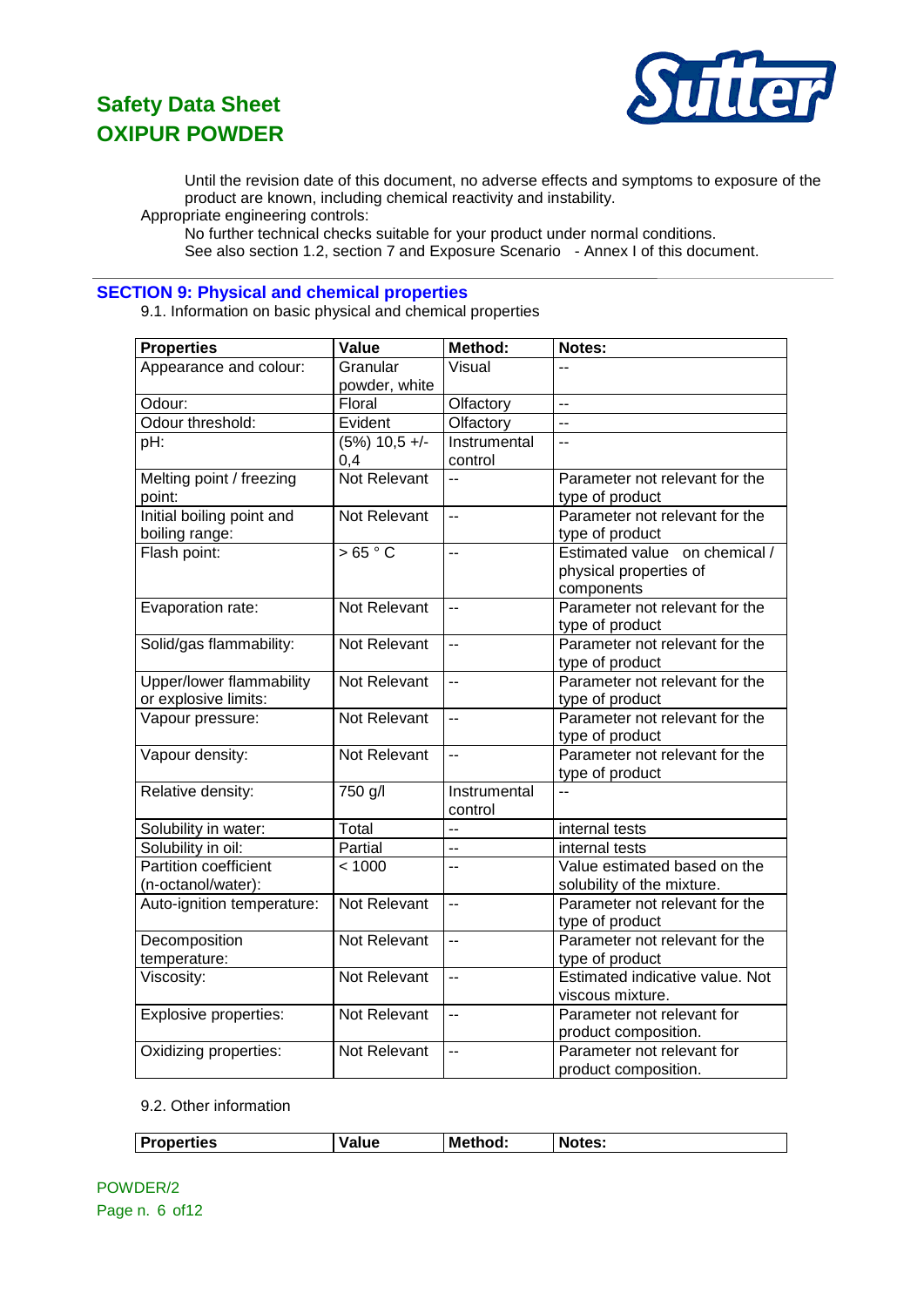

| Miscibility:                                   | Not Relevant | $\sim$ $\sim$  | Parameter not relevant for the<br>type of product |
|------------------------------------------------|--------------|----------------|---------------------------------------------------|
| Fat Solubility:                                | Not Relevant | $\overline{a}$ | Parameter not relevant for the<br>type of product |
| Conductivity:                                  | Not Relevant | $-$            | Parameter not relevant for the<br>type of product |
| <b>Substance Groups</b><br>relevant properties | Not Relevant | $-$            | Parameter not relevant for the<br>type of product |

# **SECTION 10: Stability and reactivity**

10.1. Reactivity

Until the revision date of this document, no adverse effects and symptoms to exposure of the product are known, including chemical reactivity and instability.

10.2. Chemical stability

Until the revision date of this document, no adverse effects and symptoms to exposure of the product are known, including chemical reactivity and instability.

10.3. Possibility of hazardous reactions

Until the revision date of this document, no adverse effects and symptoms to exposure of the product are known, including chemical reactivity and instability. See also scetion 7.2.

- 10.4. Conditions to avoid Different uses than recommended. Do not use in combination with other products. See also 1.2 and 7.2
- 10.5. Incompatible materials Until the revision date of this document, no adverse effects and symptoms to exposure of the product are known, including chemical reactivity and instability. see also 1.2 and 7.2.
- 10.6. Hazardous decomposition products Until the revision date of this document, no adverse effects and symptoms to exposure of the product are known, including chemical reactivity and instability.

### **SECTION 11: Toxicological information**

11.1. Information on toxicological effects

Toxicological information of the mixture:

Until the revision date of this document, are not available experimental toxicological data on the mixture.

For the classification of the mixture see section 2.1.

Not applicable

Toxicological information of the main substances found in the mixture:

Below are reported, if available, the toxicological information of the components listed in paragraph 3.2.

SODIUM CARBONATE - CAS: 497-19-8

a) acute toxicity:

Test: LD50 - Route: Oral - Species: Rat = 2800 mg/kg

Test: LD50 - Route: Skin - Species: Rabbit > 2000 mg/kg

Test: LC50 - Route: Inhalation - Species: Rat = 2.3 mg/l - Duration: 2h

SODIUM SILICATE - CAS: 1344-09-8

a) acute toxicity:

Test: LD50 - Route: Oral - Species: Rat = 3400 mg/kg

Test: LC50 - Route: Inhalation - Species: Rat > 2.6 g/m3

Test: LD50 - Route: Skin - Species: Rat > 5000 mg/kg

BENZENESULFONIC ACID, C10-13-ALKYL DERIVATIVES,SODIUM SALTS - CAS: 68411-30-3

POWDER/2 Page n. 7 of 12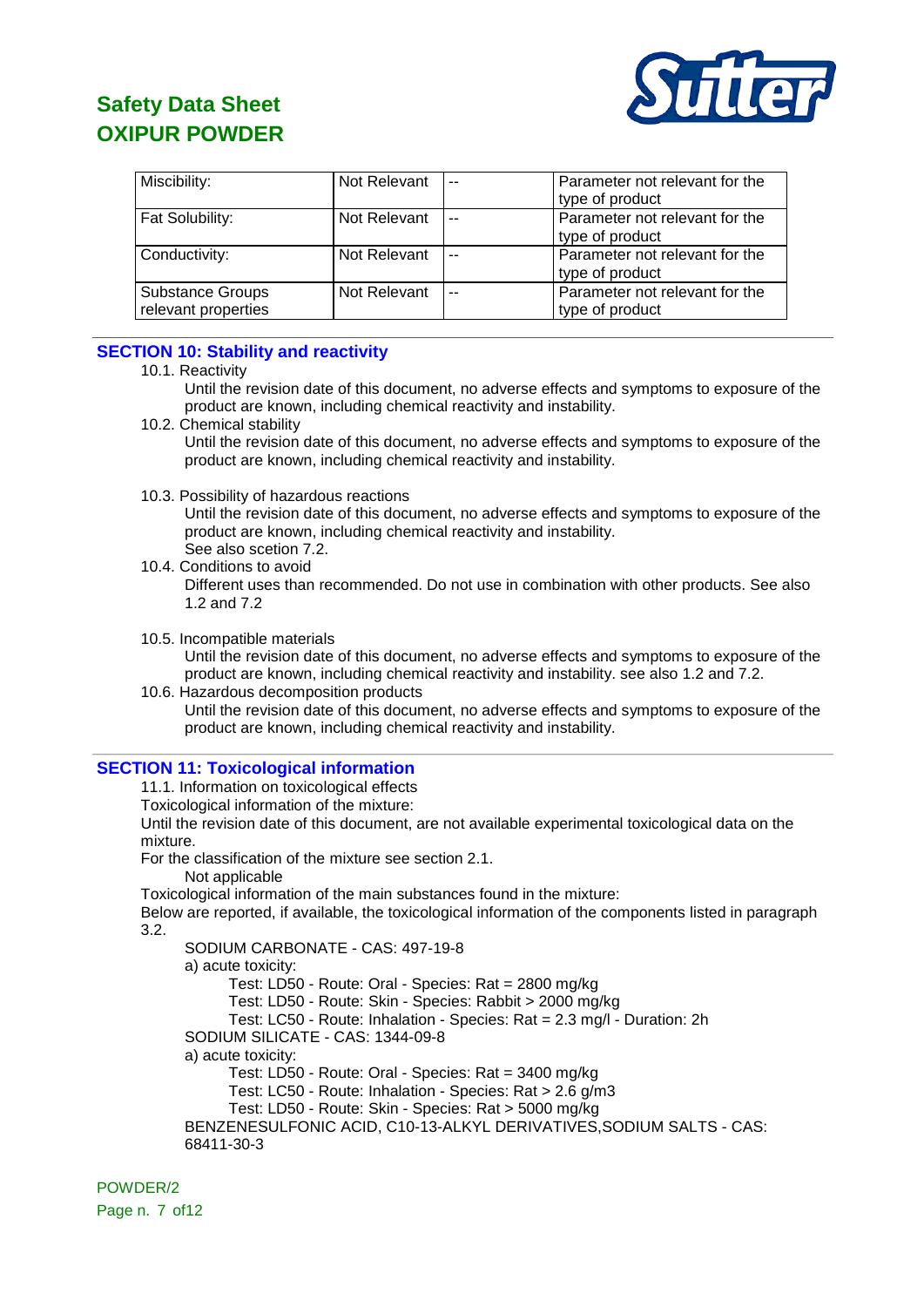

a) acute toxicity: Test: LD50 - Route: Oral - Species: Rat > 2000 mg/kg ALCOHOLS, C12-13-BRANCHED AND LINEAR, ETHOXYLATED (> 5-10 EO) - CAS: 160901-19-9 a) acute toxicity: Test: LD50 - Route: Oral - Species: Rat > 300 mg/kg Test: LD50 - Route: Skin - Species: Rabbit > 2000 mg/kg

If not differently specified, the information required in Regulation (EU)2015/830 listed below must be considered as Not Applicable:

a) acute toxicity;

b) skin corrosion/irritation;

c) serious eye damage/irritation;

d) respiratory or skin sensitisation;

e) germ cell mutagenicity;

f) carcinogenicity;

g) reproductive toxicity;

h) STOT-single exposure;

i) STOT-repeated exposure;

j) aspiration hazard.

### **SECTION 12: Ecological information**

#### 12.1. Toxicity

Adopt good working practices, so that the product is not released into the environment. The environmental hazard of the product are reported in Section 2.1 if applicable. Until the revision date of this document, are not available experimental data on the mixture. Below are reported, if available, the eco-toxicological information of the components listed in paragraph 3.2.

SODIUM CARBONATE - CAS: 497-19-8

a) Aquatic acute toxicity:

Endpoint: LC50 - Species: Fish = 300 mg/l - Duration h: 96 - Notes: Lepomis macrochirus

Endpoint: EC50 - Species: Daphnia = 200 mg/l - Duration h: 48 - Notes: Ceriodaphnia dubia

SODIUM SILICATE - CAS: 1344-09-8

a) Aquatic acute toxicity:

Endpoint: LC50 - Species: Fish = 1108 mg/l - Duration h: 96 - Notes: Brachydanio rerio Endpoint: LC50 - Species: Fish = 260 mg/l - Duration h: 96 - Notes: Oncorhynchus mykiss

Endpoint: EC50 - Species: Algae = 207 mg/l - Duration h: 72 - Notes: Scenedesmus subspicatus

ALCOHOLS, C12-13-BRANCHED AND LINEAR, ETHOXYLATED (> 5-10 EO) - CAS: 160901-19-9

a) Aquatic acute toxicity:

Endpoint: EC50 - Species: Fish > 1 mg/l - Duration h: 96 - Notes: Cyprinus carpio 12.2. Persistence and degradability

Until the revision date of this document, are not available experimental data on the mixture. Below are reported, if available, the eco-toxicological information of the components listed in paragraph 3.2.

**None** 

Not applicable

The surfactant(s) contained in this preparation complies with the biodegradability criteria laid down in Regulation (EC) No 648/2004 on detergents. All supporting data are kept available to the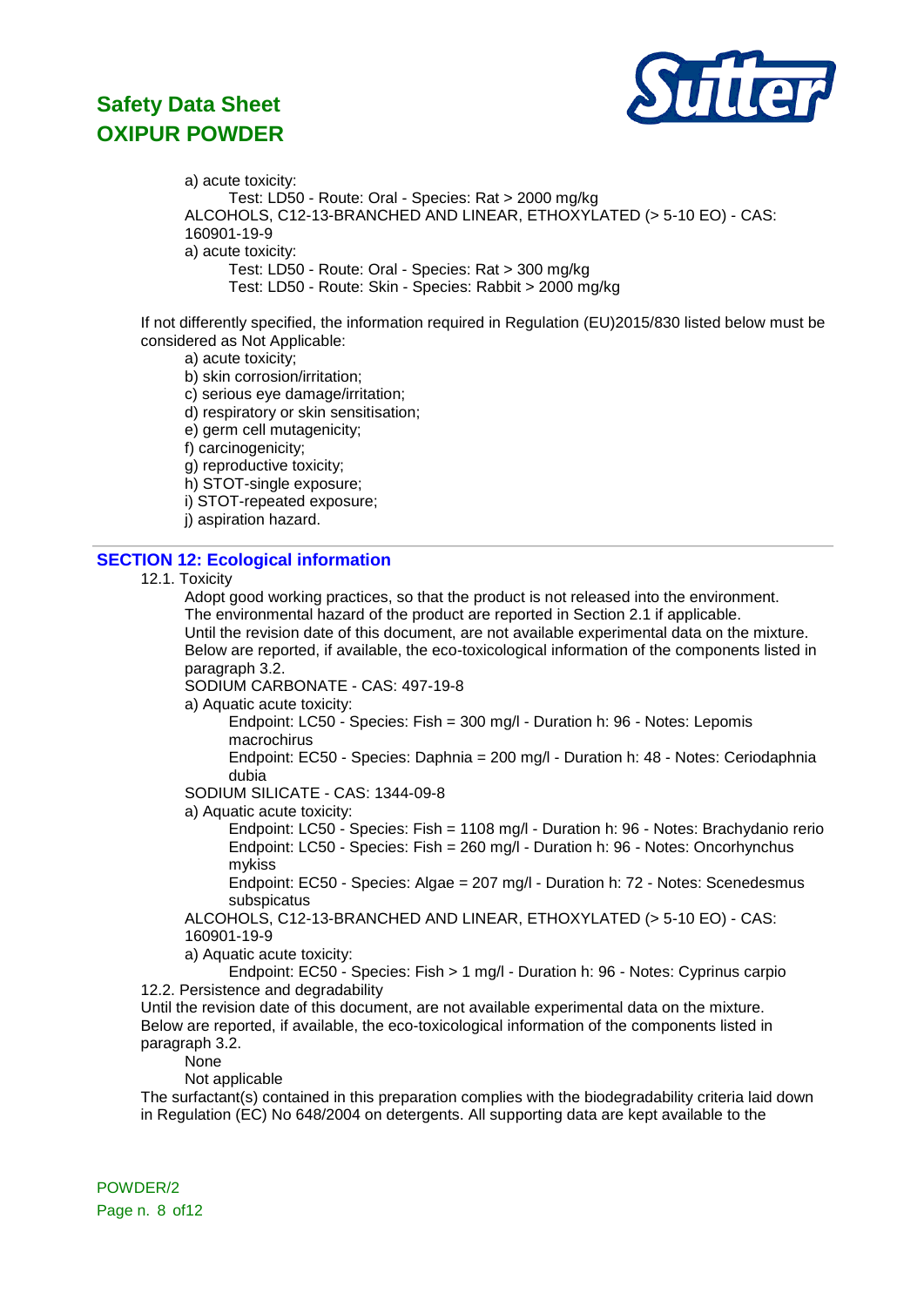

competent authorities of the Member States and will be provided to those authorities if they so request or at the request of a detergent manufacturer.

12.3. Bioaccumulative potential

Until the revision date of this document, are not available experimental data on the mixture. Below are reported, if available, the eco-toxicological information of the components listed in paragraph 3.2.

Not applicable

12.4. Mobility in soil

Until the revision date of this document, are not available experimental data on the mixture. Below are reported, if available, the eco-toxicological information of the components listed in paragraph 3.2.

Not applicable

12.5. Results of PBT and vPvB assessment

vPvB Substances: None - PBT Substances: None

12.6. Other adverse effects

Until the revision date of this document, unknown adverse effects and symptoms towards the environment.

### **SECTION 13: Disposal considerations**

13.1. Waste treatment methods

Recover if possible. In so doing, comply with the local and national regulations currently in force. Do not discharge into the ground or into drains. See also section 6.

### **SECTION 14: Transport information**

14.1. UN number

Not classified as dangerous in the meaning of transport regulations.

- 14.2. UN proper shipping name Not applicable
- 14.3. Transport hazard class(es) Not applicable
- 14.4. Packing group
	- Not applicable
- 14.5. Environmental hazards ADR-Enviromental Pollutant: No IMDG-Marine pollutant: No
- 14.6. Special precautions for user Not applicable
- 14.7. Transport in bulk according to Annex II of Marpol and the IBC Code Not applicable

### **SECTION 15: Regulatory information**

15.1. Safety, health and environmental regulations/legislation specific for the substance or mixture Dir. 98/24/EC (Risks related to chemical agents at work)

Dir. 2000/39/EC (Occupational exposure limit values) Regulation (EC) n. 1907/2006 (REACH) Regulation (EC) n. 1272/2008 (CLP) Regulation (EC) n. 790/2009 (ATP 1 CLP) and (EU) n. 758/2013 Regulation (EU) 2015/830 Regulation (EU) n. 286/2011 (ATP 2 CLP) Regulation (EU) n. 618/2012 (ATP 3 CLP) Regulation (EU) n. 487/2013 (ATP 4 CLP)

POWDER/2 Page n. 9 of12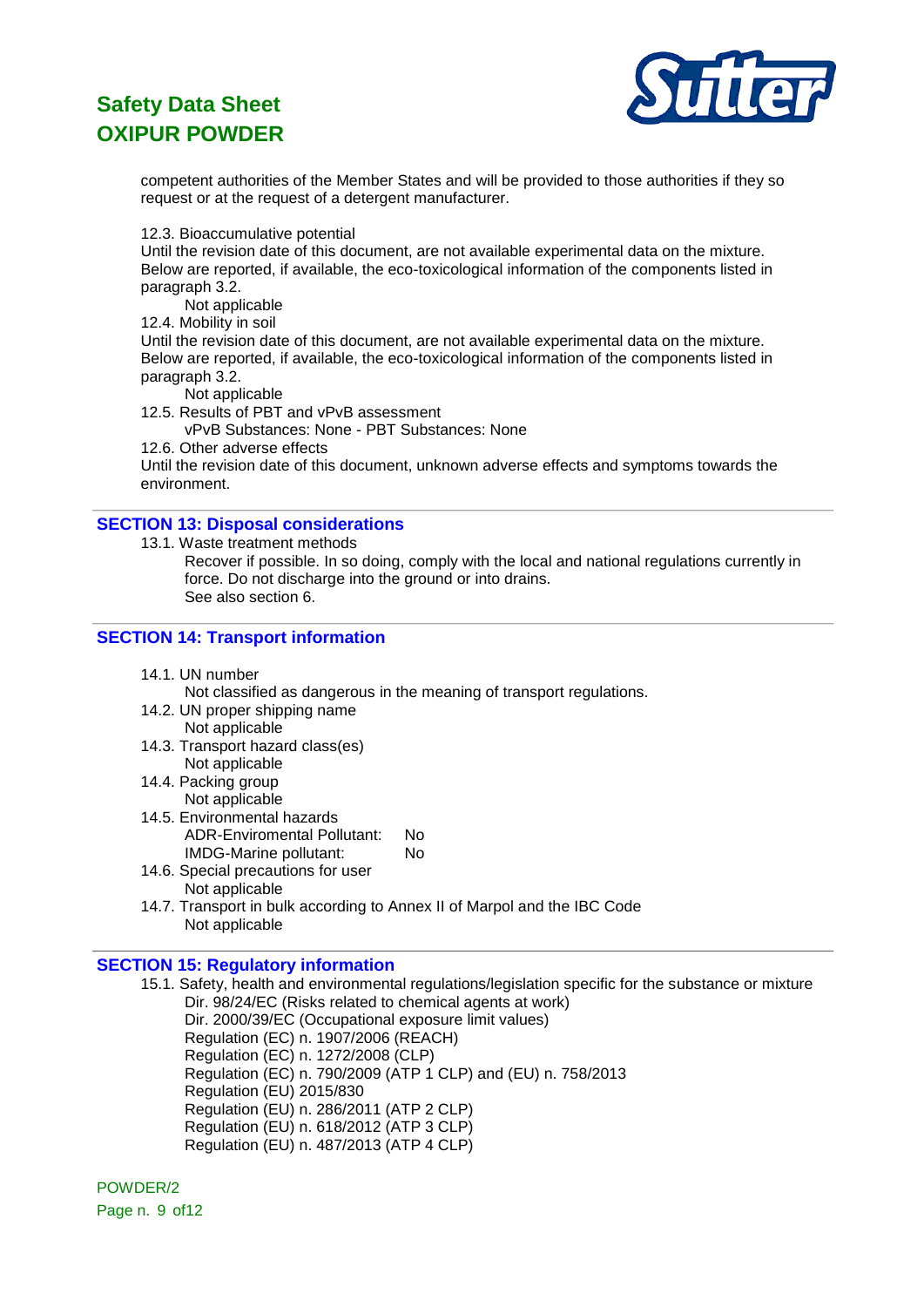

Regulation (EU) n. 944/2013 (ATP 5 CLP) Regulation (EU) n. 605/2014 (ATP 6 CLP) Restrictions related to the product or the substances contained according to Annex XVII Regulation (EC) 1907/2006 (REACH) and subsequent modifications: None Where applicable, refer to the following regulatory provisions : Regulation (EC) nr 648/2004 (detergents). 1999/13/EC (VOC directive) Provisions related to directive EU 2012/18 (Seveso III): Seveso III category according to Annex 1, part 1 None

15.2. Chemical safety assessment

No, for instructions on safe mangling you see Sections 7 and 8 and the exposure scenario - Annex I of this document.

# **SECTION 16: Other information**

Full text of phrases referred to in Section 3:

H319 Causes serious eye irritation.

H302 Harmful if swallowed.

H318 Causes serious eye damage.

H315 Causes skin irritation.

H335 May cause respiratory irritation.

Paragraphs modified from the previous revision:

SECTION 1: Identification of the substance/mixture and of the company/undertaking SECTION 2: Hazards identification SECTION 3: Composition/information on ingredients SECTION 4: First aid measures SECTION 5: Firefighting measures SECTION 6: Accidental release measures SECTION 7: Handling and storage SECTION 8: Exposure controls/personal protection SECTION 9: Physical and chemical properties SECTION 10: Stability and reactivity SECTION 11: Toxicological information SECTION 12: Ecological information SECTION 14: Transport information SECTION 15: Regulatory information

The classification of the product is based on conventional calculation method.

This document was prepared by a competent person who has received appropriate training. Main bibliographic sources:

ECDIN - Environmental Chemicals Data and Information Network - Joint Research Centre, Commission of the European Communities

SAX's DANGEROUS PROPERTIES OF INDUSTRIAL MATERIALS - Eight Edition - Van Nostrand Reinold

The information contained herein is based on our state of knowledge at the above-specified date. It refers solely to the product indicated and constitutes no guarantee of particular quality.

It is the duty of the user to ensure that this information is appropriate and complete with respect to the specific use intended.

POWDER/2 Page n. 10 of12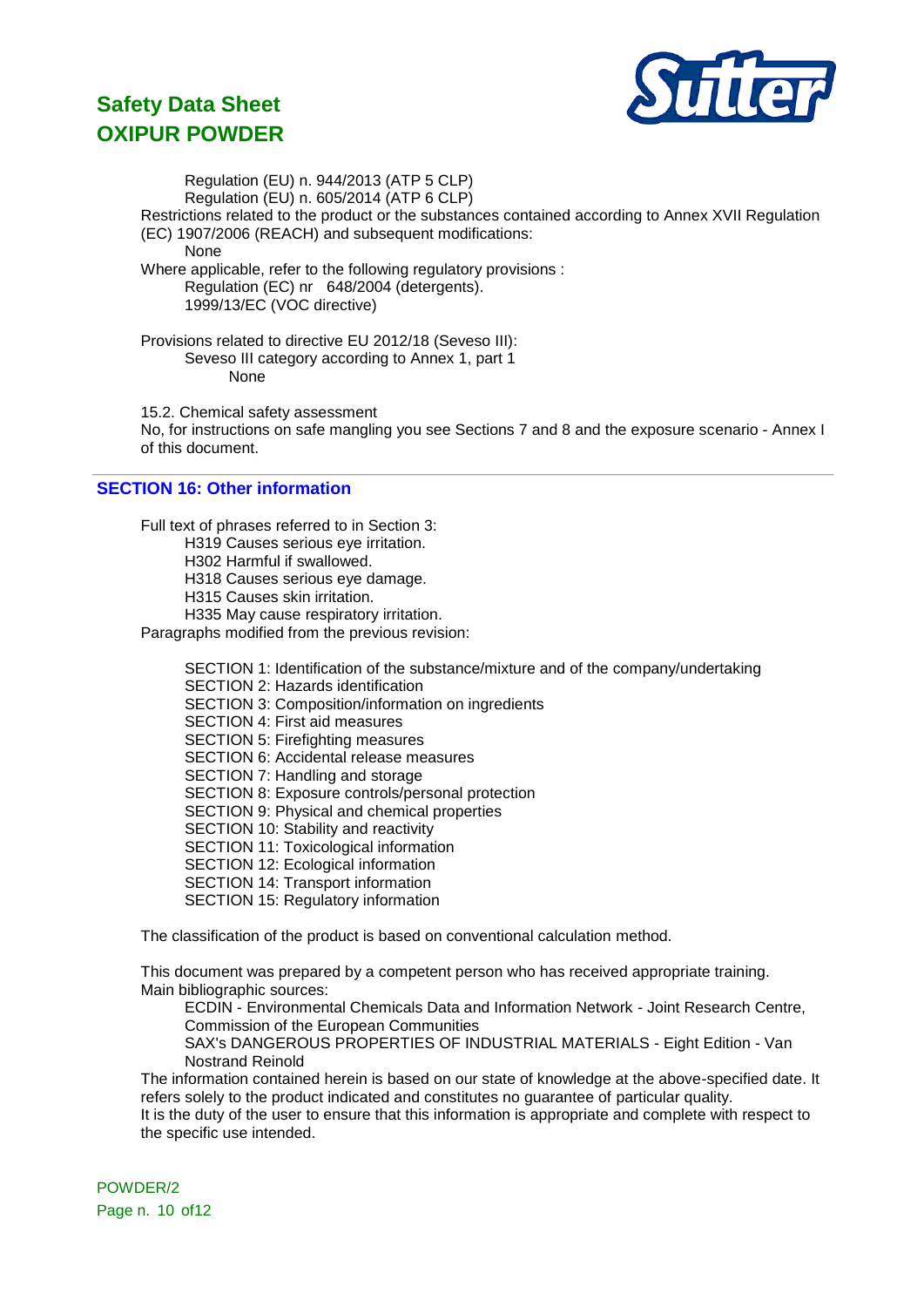

This MSDS cancels and replaces any preceding release.

| ADR:           | European Agreement concerning the International Carriage of<br>Dangerous Goods by Road. |
|----------------|-----------------------------------------------------------------------------------------|
| CAS:           | Chemical Abstracts Service (division of the American Chemical<br>Society).              |
| CLP:           | Classification, Labeling, Packaging.                                                    |
| DNEL:          | Derived No Effect Level.                                                                |
|                | EC0/10/20/50/ Effective concentration, for 0/10/20/50/100 percent of test population.   |
| 100:           |                                                                                         |
| <b>EINECS:</b> | European Inventory of Existing Commercial Chemical Substances.                          |
| GefStoffVO:    | Ordinance on Hazardous Substances, Germany.                                             |
| GHS:           | Globally Harmonized System of Classification and Labeling of<br>Chemicals.              |
| IATA:          | International Air Transport Association.                                                |
| IATA-DGR:      | Dangerous Goods Regulation by the "International Air Transport                          |
|                | Association" (IATA).                                                                    |
| ICAO:          | International Civil Aviation Organization.                                              |
| ICAO-TI:       | Technical Instructions by the "International Civil Aviation Organization"               |
|                | $(ICAO)$ .                                                                              |
| IMDG:          | International Maritime Code for Dangerous Goods.                                        |
| INCI:          | International Nomenclature of Cosmetic Ingredients.                                     |
| KSt:           | Explosion coefficient.                                                                  |
|                | LC0/10/20/50/ Lethal concentration, for 0/10/20/50/100 percent of test population.      |
| 100:           |                                                                                         |
|                | LD0/10/20/50/ Lethal dose, for 0/10/20/50/100 percent of test population.               |
| 100:           |                                                                                         |
| LTE:           | Long-term exposure.                                                                     |
| NOEC:          | No Observed Effect Concentration                                                        |
| NOAEL(R)/N     | No Observed Adverse Effect Level(Repeated)/Concentration                                |
| OAEC:          |                                                                                         |
| OECD:          | Organisation for Economic Co-operation and Development                                  |
| PNEC:          | Predicted No Effect Concentration.                                                      |
| RID:           | Regulation Concerning the International Transport of Dangerous Goods                    |
|                | by Rail.                                                                                |
| STE:           | Short-term exposure.                                                                    |
| STEL:          | Short Term Exposure limit.                                                              |
| STOT:          | Specific Target Organ Toxicity.                                                         |
| TLV:           | Threshold Limiting Value.                                                               |
| TWATLV:        | Threshold Limit Value for the Time Weighted Average 8 hour day.                         |
|                | (ACGIH Standard).<br>German Water Hazard Class.                                         |
| WGK:           |                                                                                         |